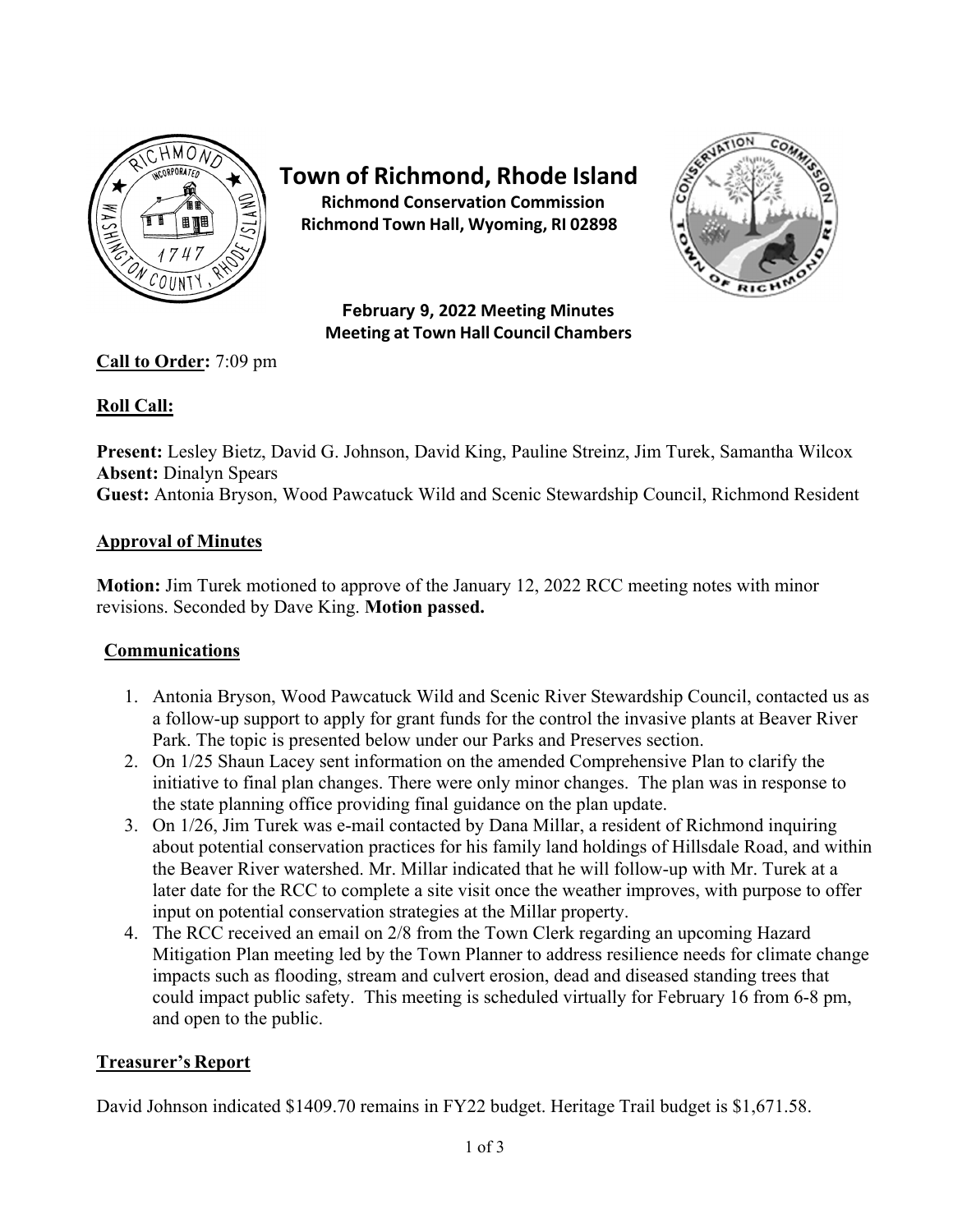### **Old Business**

## **01 Richmond Heritage Trail – continued from January 12, 2022**

David Johnson offered to construct the bird boxes for the Heritage Trail property. David needs a budget of \$70 to construct the boxes. Jim Turek will contact DPW Scott to see if posts are available at the DPW storage facility that may help with the project.

### **02 Town Clean-up – continued from January 12, 2022**

Earth Day tentatively scheduled for April 23, 2022. We discussed the format for the venue. Tentatively it will be a similar set-up as last year. Clean-up central will be at the Town Hall porch, and clean-up kit assembly will be led by David Johnson and Pauline. Lesley Bietz will procure the seed packets from the URI. Jim Turek will contact Suzanne Payton from the Land Trust on their possible involvement this year.

#### **03 Richmond Town Parks and Preserves – continued from January 12, 2022**

**Beaver River Park:** Control of the invasive autumn olive at Beaver River Park was a focus of our time spent on this matter, with Antonia joining in. With a grant from the Wood Pawcatuck Stewardship Council, the Town may be able hire a tree/herbicide firm to remove the autumn olive, take away the brush and/or chipped brush, and apply herbicide to the trunk stumps to manage this invasive species. Samantha Wilcox and David Johnson will gather names of tree firms that may be able to do the work. We are hoping for spring timeline (by early April) but if that is not possible a fall date is viable if the grant monies are still available. On a second topic, we discussed putting up bat boxes at Beaver River Park once the invasive species are removed.

**Crawley Preserve:** David Johnson completed new number plaques for interpretive signs 8-10 at the Crawley Preserve.

#### **04 RCC Public Outreach Planning – continued from January 12, 2022**

Pauline Streinz will contact the Three Foragers to potentially engage them again as we had a very popular mushroom walk presentation last year. Perhaps consider edible plants walk in spring 2022 (Earth Day?). Samantha Wilcox will coordinate with the Chariho girl scouts to finalize the turtle crossing signs and follow-up with the local print shop.

#### **05 RCC-RRLPT Collaborative Work planning – continued from January 12, 2022**

Jim Turek will contact Suzanne Payton, the land trust chair, to coordinate possible involvement in our upcoming Earth Day.

#### **06 Solar Farms – continued from January 12, 2022**

Lesley Bietz suggested that better conservation of our forests and trees can better soil retention and is an issue that should be introduced at next week's Town Hazard Mitigation meeting. An example of an